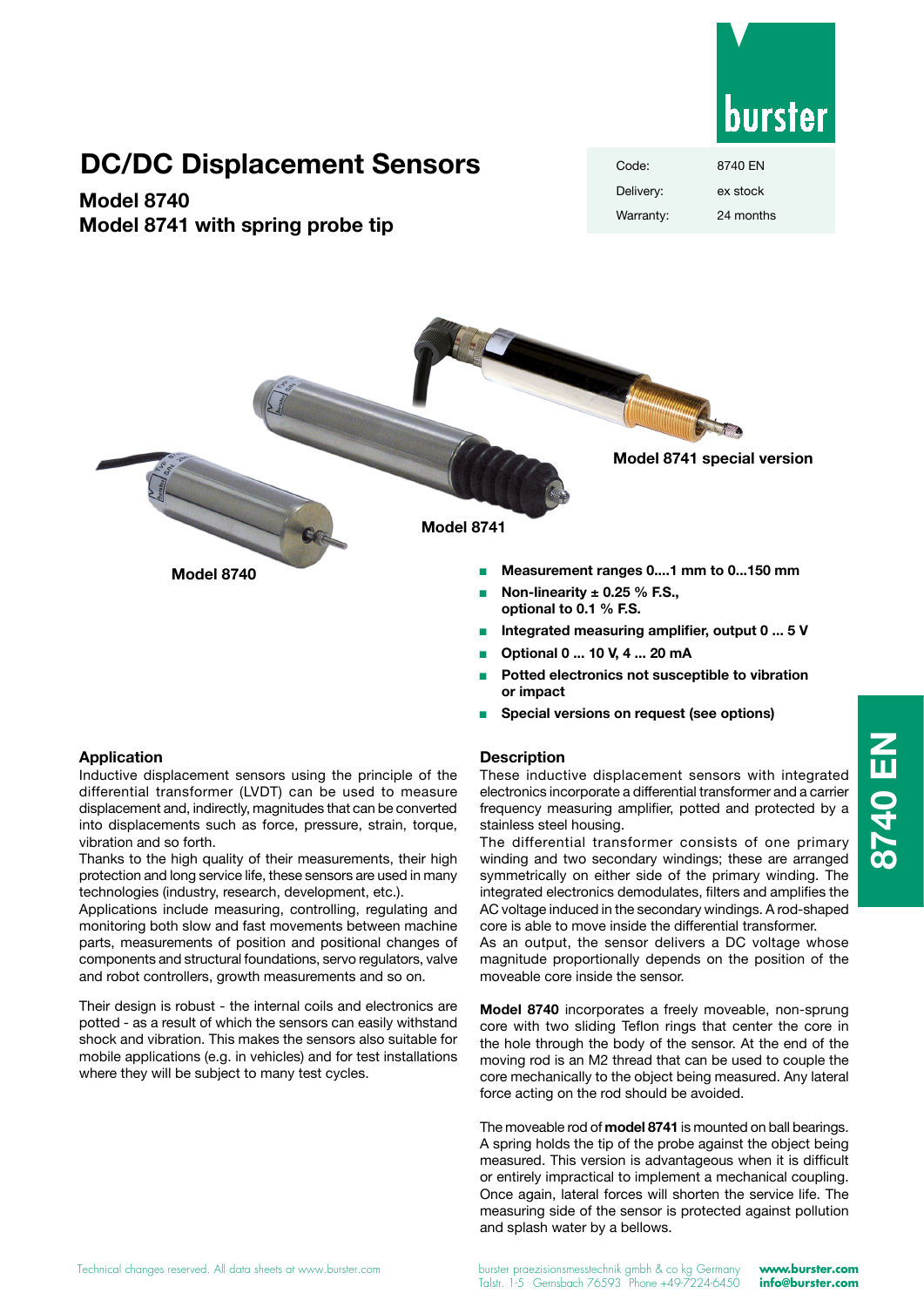

## **Technical Data**

#### **Model 8740**

| Order Code  | Measuring             | Dimensions [mm] |    |                | Cut-Off | Sensor<br>Weight | Moveable<br>Mass  |     |                |
|-------------|-----------------------|-----------------|----|----------------|---------|------------------|-------------------|-----|----------------|
|             | Range                 |                 | øD | øC             | Κ       | S                | Frequency<br>[Hz] | [g] | [g]            |
| 8740 - 5001 | 0<br>mm               | 45              | 20 | 4              | 27      | 34               | 300               | 30  | $\overline{2}$ |
| 8740 - 5002 | 0<br>$2 \, \text{mm}$ | 45              | 20 | $\overline{4}$ | 27      | 34               | 300               | 30  | $\overline{2}$ |
| 8740 - 5005 | 5 <sub>mm</sub><br>0  | 61              | 20 | 4              | 45      | 40               | 150               | 60  | 3.3            |
| 8740 - 5010 | 0<br>$10 \text{ mm}$  | 61              | 20 | $\overline{4}$ | 45      | 40               | 150               | 60  | 3.3            |
| 8740 - 5025 | $25 \text{ mm}$<br>0  | 91              | 20 | 4              | 56      | 69               | 100               | 90  | 4.7            |
| 8740 - 5050 | 0<br>50 mm            | 151             | 20 | $\overline{4}$ | 97      | 84               | 100               | 130 | 6.9            |
| 8740 - 5100 | $100 \text{ mm}$<br>0 | 271             | 20 | 4              | 136     | 164              | 100               | 250 | 11.7           |
| 8740 - 5150 | $150 \text{ mm}$<br>0 | 441             | 20 | $\overline{4}$ | 288     | 212              | 100               | 400 | 17.1           |

#### **Dimensional drawing Model 8740** with optional **fastening thread** (V302 - see options on page 3)



### **Model 8741**

| .             |                       |                 |     |    |      |    |     |                  |                      |                     |
|---------------|-----------------------|-----------------|-----|----|------|----|-----|------------------|----------------------|---------------------|
| Order Code    | Measuring<br>Range    | Dimensions [mm] |     |    |      |    |     | <b>Tip Force</b> | Natural<br>Frequency | Masse des<br>Senors |
|               |                       | lg              | LG  |    | h    | øD | ød  | max. [N]         | [Hz]                 | [g]                 |
| 8741 - 5001   | 0<br>mm               | 98              | 66  | 25 | 3    | 20 | 4.5 | 2                | 10                   | 85                  |
| 8741 - 5002   | $2 \, \text{mm}$<br>0 | 98              | 66  | 25 | 4    | 20 | 4.5 | $\overline{2}$   | 10                   | 85                  |
| 8741 - 5005   | $5 \, \text{mm}$<br>0 | 125             | 84  | 34 |      | 20 | 4.5 | 3                | 10                   | 110                 |
| 8741 - 5010   | $010$ mm              | 130             | 84  | 39 | 12   | 20 | 4.5 | 3                | 5                    | 120                 |
| 8741 - 5025   | $025$ mm              | 190             | 133 | 50 | 27   | 20 | 4.5 | 5                | 5                    | 150                 |
| 8741 - 5050 * | 50 mm<br>0            | 310             | 210 | 90 | 70.5 | 20 | 4.5 | 8                | 5                    | 250                 |

\* To protect the ball bearing guides, sensors with this measuring range have a sealing lip instead of the bellows.

#### **Dimensional drawing model 8741**



#### **Dimensional drawing model 8741-5050**



**The CAD drawing (3D/2D) for this sensor can be imported online directly into your CAD system.** Download via www.burster.com or directly at www.traceparts.com. For further information about the burster traceparts cooperation refer to data sheet 80-CAD-EN.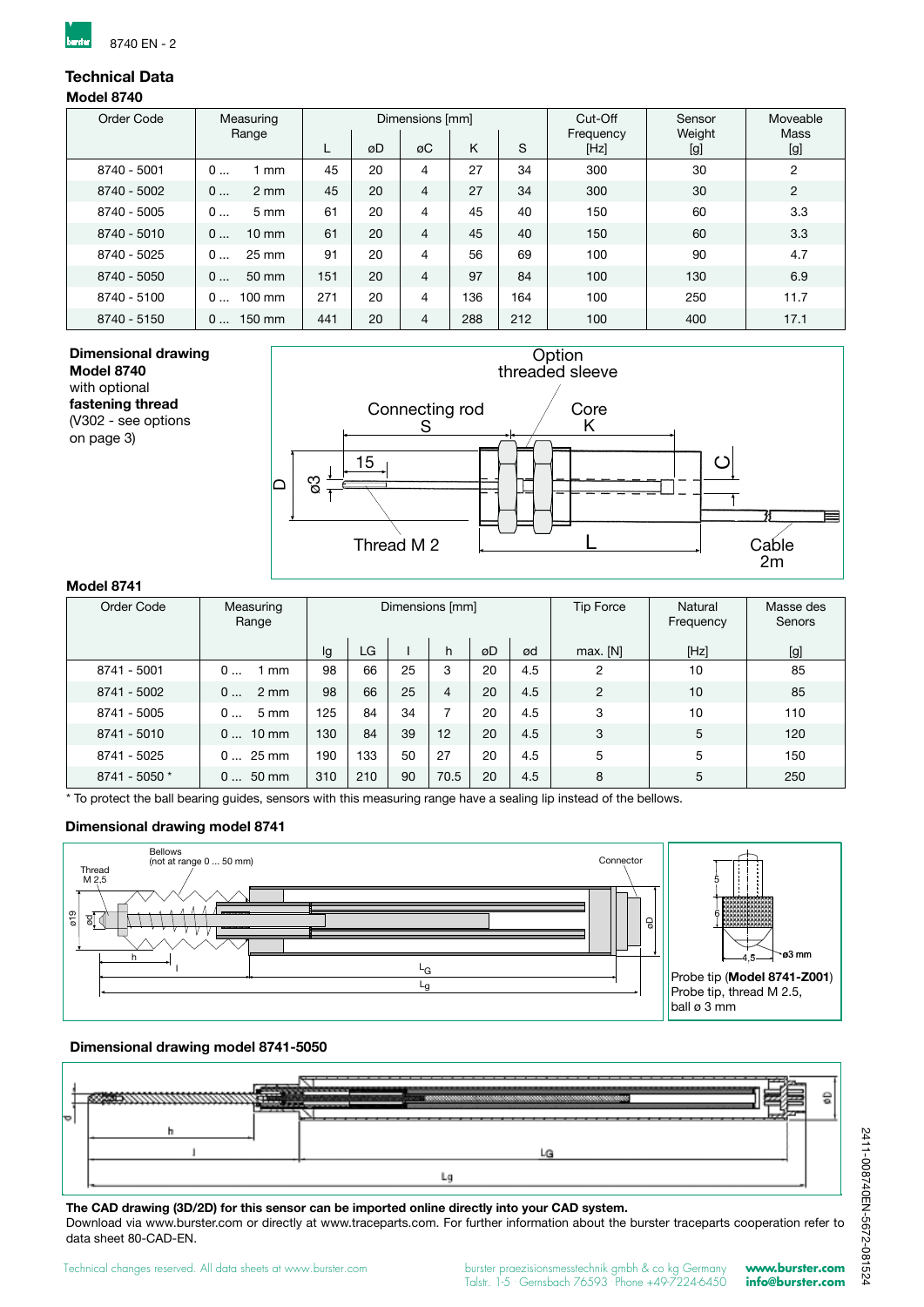#### Electrical values

| Excitation voltage (protected against polarity reversal): 9  28 V DC |                                                                |                                     |                                         |                                          |  |  |
|----------------------------------------------------------------------|----------------------------------------------------------------|-------------------------------------|-----------------------------------------|------------------------------------------|--|--|
| $\leq 30$ mA<br>Current consumption:                                 |                                                                |                                     |                                         |                                          |  |  |
| 05V<br>Output voltage (standard):                                    |                                                                |                                     |                                         |                                          |  |  |
| Ripple of output voltage:<br>approx. 20 mVeff                        |                                                                |                                     |                                         |                                          |  |  |
| Internal carrier frequency:                                          |                                                                |                                     |                                         | 12 kHz                                   |  |  |
| Output resistance:                                                   |                                                                |                                     |                                         | 1 k $\Omega$                             |  |  |
| Load resistor:                                                       |                                                                |                                     |                                         | recommended $>1$ M $\Omega$              |  |  |
| Environmental conditions                                             |                                                                |                                     |                                         |                                          |  |  |
| Range of operating temperature:                                      |                                                                |                                     |                                         | from -20 $^{\circ}$ C to 80 $^{\circ}$ C |  |  |
| Range of nominal temperature:                                        |                                                                |                                     |                                         | from -20 $^{\circ}$ C to 80 $^{\circ}$ C |  |  |
| Influence of temperature*:                                           |                                                                |                                     |                                         | 0.03 % F.S./K                            |  |  |
| * with reference to the rated temperature range                      |                                                                |                                     |                                         |                                          |  |  |
| Mechanical values                                                    |                                                                |                                     |                                         |                                          |  |  |
| Linearity deviation:                                                 |                                                                |                                     |                                         | $< 0.25\%$ F.S.                          |  |  |
| Variation in unchanged mounting position:                            |                                                                |                                     |                                         | $< 0.01\%$ F.S.                          |  |  |
| Material:                                                            |                                                                |                                     |                                         | ST 37, nickel-plated                     |  |  |
| Protection class: according to EN 60529                              |                                                                |                                     |                                         | model 8740 IP64<br>model 8741 IP60       |  |  |
| General dimensional tolerances:                                      |                                                                |                                     | according to ISO 2768-f                 |                                          |  |  |
| Electrical connection                                                |                                                                |                                     |                                         |                                          |  |  |
| Model 8740                                                           |                                                                | 3 wire, screened PVC cable, ø 3 mm, | bending radius $\geq 20$ mm, length 2 m |                                          |  |  |
| Model 8741                                                           | (model 9952 mating connector is included in scope of delivery) |                                     |                                         | connector 7 pin,                         |  |  |
| Wiring:                                                              |                                                                | Model 8740 with 2 m                 | Model 8741                              |                                          |  |  |
|                                                                      |                                                                | connection cable                    | for 7 pin connector                     |                                          |  |  |
| Excitation                                                           | $(+)$                                                          | brown                               | 1                                       |                                          |  |  |
| Signal<br>Excitation/signal (-)                                      | $^{(+)}$                                                       | green<br>white                      | 2<br>3                                  |                                          |  |  |
| (Connect screen to ground)                                           |                                                                |                                     |                                         |                                          |  |  |
|                                                                      |                                                                |                                     |                                         |                                          |  |  |

**Mounting Instructions**<br>**Fig. 3** Fastening the sensor body using a holder or the mounting thread (see Fig. 1 to Fig. 3). Coupling to the moveable rod (8740) with thread M 2 x 1.5 (2 nuts are included in scope of delivery). Fastening options for the 8740 an 8741.

#### **Order Information**

Inductive displacement sensor 8740, measuring range 10 mm  **Model 8740-5010** Inductive displacement sensor 8740, measuring range 25 mm,

with mounting thread option M 24 x 1.5 **Model 8740-5025-V302** Inductive displacement sensor 8741, measuring range 10 mm, with linearity deviation option  $\pm$  0.15 % F.S.

**Model 8741-501-V511**

#### **Accessories**

| AuuuJuliuJ                                                                                                                                                                                                                     |                                                                         |
|--------------------------------------------------------------------------------------------------------------------------------------------------------------------------------------------------------------------------------|-------------------------------------------------------------------------|
| Holder for model 8740 and 8741                                                                                                                                                                                                 | Model 8740-Z002 (see Fig. 1)                                            |
| Fixing bracket for model 8740 an 8741                                                                                                                                                                                          | <b>Model 8740-Z003</b> (see Fig. 2)                                     |
| for <b>model 8740</b> :                                                                                                                                                                                                        |                                                                         |
| <b>Plug, 12 pin for burster desktop devices</b><br><b>Plug mounting, to the sensor cable</b>                                                                                                                                   | Model 9941<br><b>Model 99004</b>                                        |
| Only for connection to SENSORMASTER model 9163                                                                                                                                                                                 |                                                                         |
| desktop version                                                                                                                                                                                                                | <b>Model 99002</b>                                                      |
| for <b>model 8741</b> :                                                                                                                                                                                                        |                                                                         |
| Mating connector (coupling socket), 7 pin, ø 18 mm,<br>length 70 mm (included in scope of delivery)                                                                                                                            | Model 9952                                                              |
| Mating connector, 7 pin, angled 90°<br>IP40 length 30 mm                                                                                                                                                                       | Model 9900-V557                                                         |
| Connecting cable, 4 wire, length 3 m<br>one end free<br>Connecting cable, 4 wire, for connection to the burster desktop<br>devices<br>Probe tip, thread M 2.5, ball $\varnothing$ 3 mm<br>(included in 8741 scope of delivery) | Model 99552-000A-0090030<br>Model 99141-552A-0090030<br>Model 8741-Z001 |
| Devices and systems for measurement data acquisition or process                                                                                                                                                                |                                                                         |

monitoring **see section 9 of catalog.** 



### **Fig. 2**





#### **Options**

- **V514**: Inductive displacement sensor with current output 4-20 mA, excitation voltage 15-30 V
- **V201**: Portable cable 3 m (other cable lengths on request)
- **V302**: Sensor housing with mounting thread M 24 x 1.5 x 45 including 2 nuts (see drawing). The threaded sleeve is mounted flush at the front of the sensor housing.
- **V501**: Output voltage 0 ... 10 V excitation voltage 13.5-28 V
- **V511:** Linearity deviation  $\pm$  0.15 % F.S.
- **V515**: Protection class IP65

#### **Manufacturer Calibration Certificate (WKS)**

Standard manufacturer calibration certificate in 20 % steps, rising, with or without indicator.